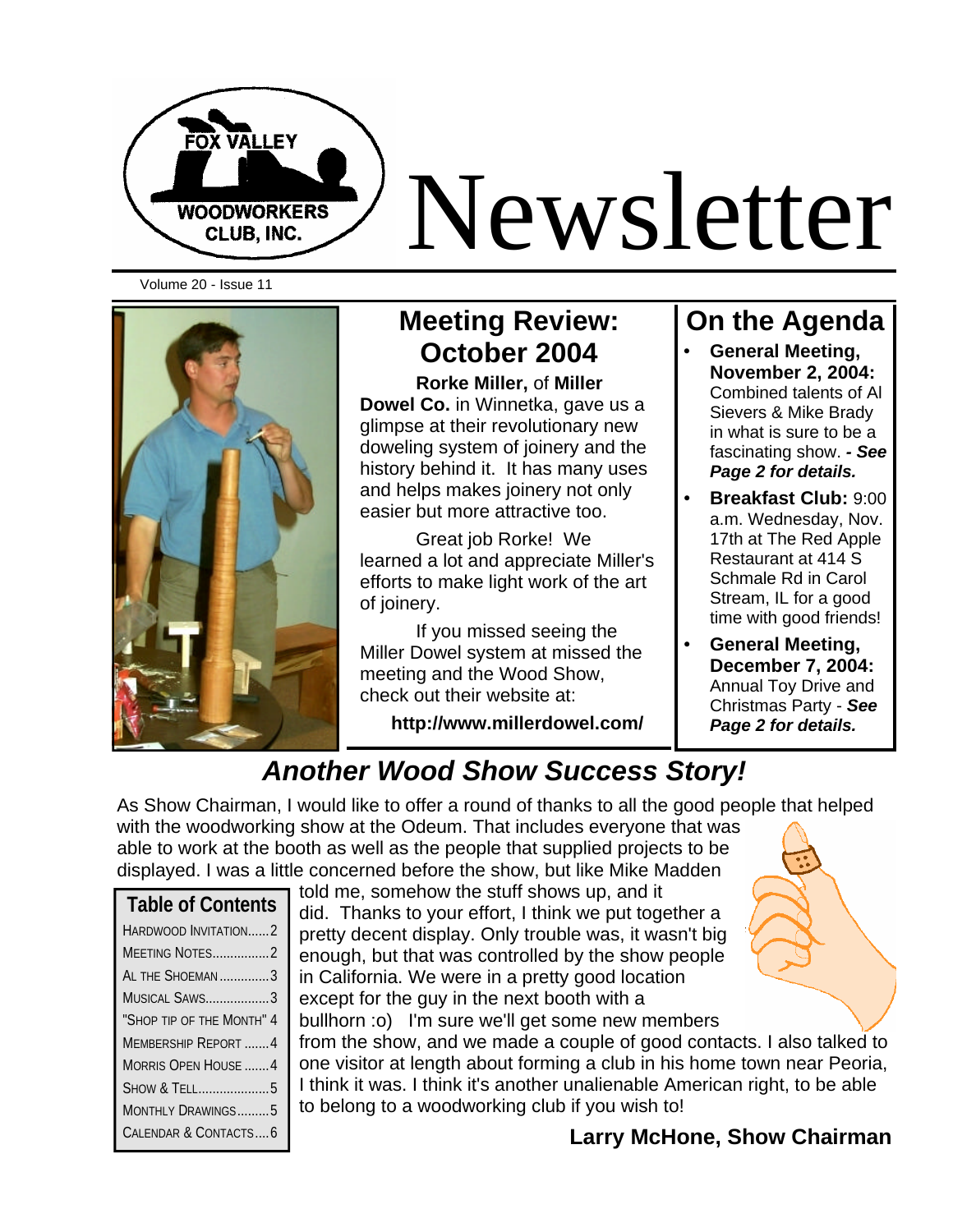# **You are Invited...**

**Join Ken & Barb Burtch** and the fine folks at **The Hardwood Connection** 1810 W State St - Sycamore, IL (815) 895-8733 as they celebrate their **25th Annual Open House Saturday November 20, 2004 9:00 a.m. - 4:00 p.m.** Special Guests, Demos, Factory Reps & More!

*(Maps available at November meeting and at http://www.fvwwc.org or contact us at woodworkers@fvwwc.org)*



# **November & December Meeting Notes**

November is election time again and we are open to suggestions, nominations and volunteers for offices. Keep in mind that all positions are available for you to volunteer to fill, if you would like, even though most current office holders are willing to do it "one more time". We are more than happy to have you step forward and throw your hat in the ring. That's what elections are all about!

 Anyone wanting to discuss responsibilities of a particular position can call Ron Gilkerson at (630) 879-8756 or contact any of our present or retired officers with their questions.

#### *Interested? Let us know!*

After the elections are over, we will proceed to our much awaited demo by area artisan Al Sievers and our own Mike Brady. Together they will show

us how to combine woodworking and stained glass to create unbelievable works of art.

Remember, in December we skip Show & Tell, Raffles, Shop Talk, keep the library doors closed and have ourselves a party!

This year our **Christmas Party & Toy Drive** will be on Dec. 7th and we hope every member and guest will join us for the festivities.

Each year representatives from three area agencies come to fill their trucks and vans with our

donations for needy area families.

You may make toys or bring new, unwrapped toys for donation. Those bringing toys should be sure to sign either the "made" or "bought" tally sheet so we can keep score of the donations.

Want to contribute something other than toys? Canned or dry goods and paper products are also welcomed by these organization for the families.

All donations are appreciated but please remember that you need not donate to be part of the fun!!! This is our way to thank everyone for the time and enthusiasm given all year long.

To add to the festivities, we ask that member's bring a treat to share. We will provide meat, cheese & veggies trays, coffee, punch or cider, plates, plasticware and napkins but the best

goodies are strictly **"Pot Luck"**.

All nibbles, gnoshes and fingerfoods are most heartily received. I have yet to see any of the edibles go untried and most just plain "go"! Nothing fancy is required, this is just a good ol' get together with friends. *Of course if Darrel wants to show off some of his newly honed skills, we will all be glad to partake, I'm sure.* 

Seriously, we want all of our "elves" to brush off the sawdust and be there for the friendship and fun the sack of goodies is entirely optional. All you need bring is a nice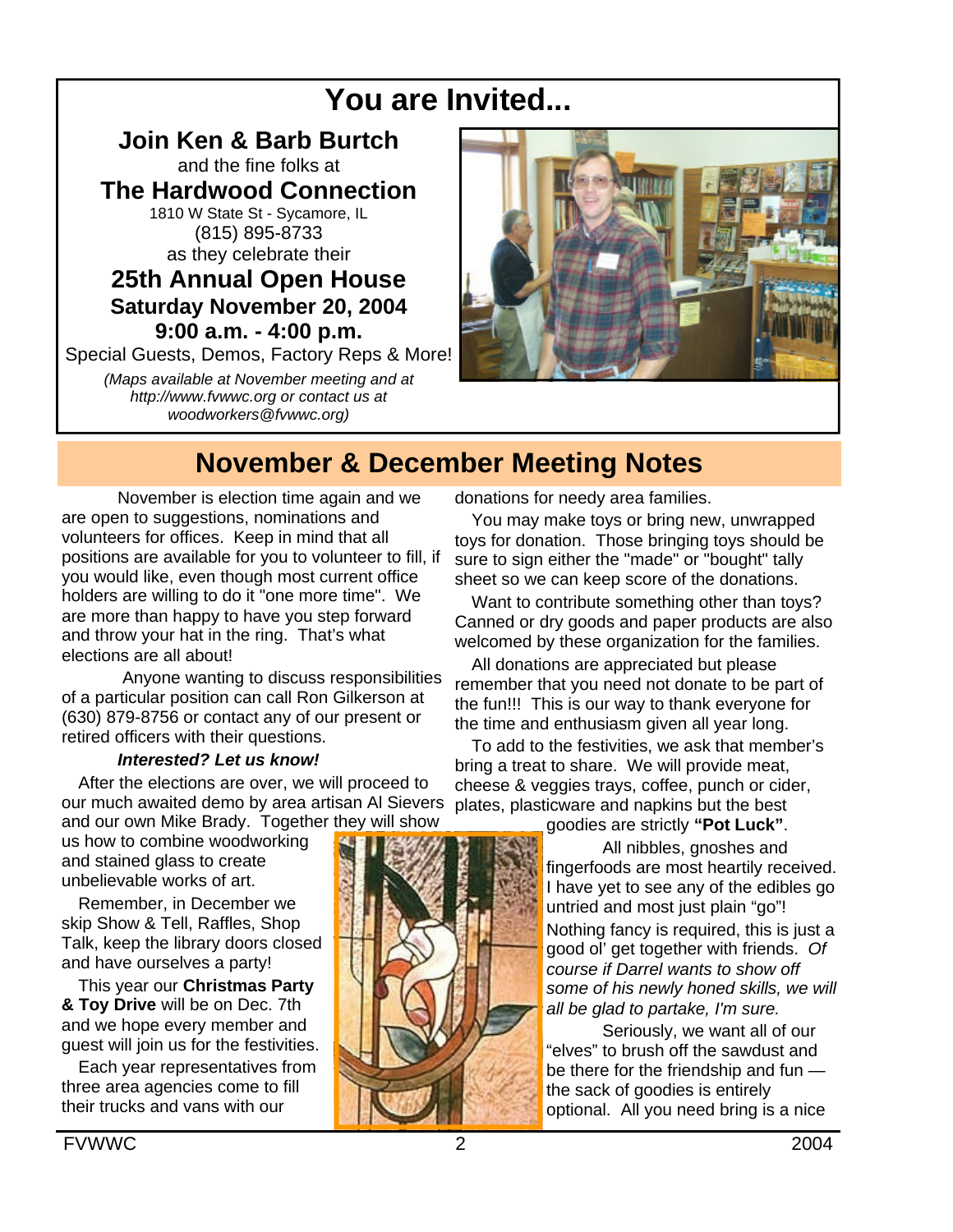# **Carving Tidbits**

### **ShoeMan Vises**

A wing nut is all the adjustment required by these innovative little vises. They are so easy to reposition, you probably won't even drop your knife to do it. No wrench required: just fingertighten. Constructed of hardwood, they carry a guarantee that they will not break under normal use: just send one back with \$6.50 shipping and the company will send you a new one.

The small Vice sells for \$34.65 which includes S&H. The larger version runs \$44.65.



For more info, contact Alex Shoeman (AlxShoeman@aol.com)

*Meet Al the Shoeman & see photos of his creations: http://www.alxshoeman.bizland.com/Vise.htm*

| TO:   | woodworkers@fvwwc.org               |
|-------|-------------------------------------|
|       | SUBJECT: Of interest to woodworkers |
| FROM: | peter@musicalsaw.com                |
| DATE: | Oct 03, 2004                        |



Hi,

I am the webmaster of www.MusicalSaw.com - a website where I promote the art of playing Musical Saws. I sell Musical Saws, instructional videos, etc. Plus provide a free on-line Tutorial on how to play the saw!

The reason I'm writing you is that there are a lot of woodworkers who take up the Musical Saw - and I thought some of you might be interested. If you have a newsletter or monthly emailing that you send out and you can squeeze me in - I'd be obliged if you could let your members know about my link, www.MusicalSaw.com - and let's see if anyone is interested in taking up the Musical Saw?

Could you please post this letter up on your bulletin board or pass it around?

#### **www.MusicalSaw. Com**

- Free tutorial on how to play the Musical Saw.

Sawncerely,

"Sawdust" Pete Wentworth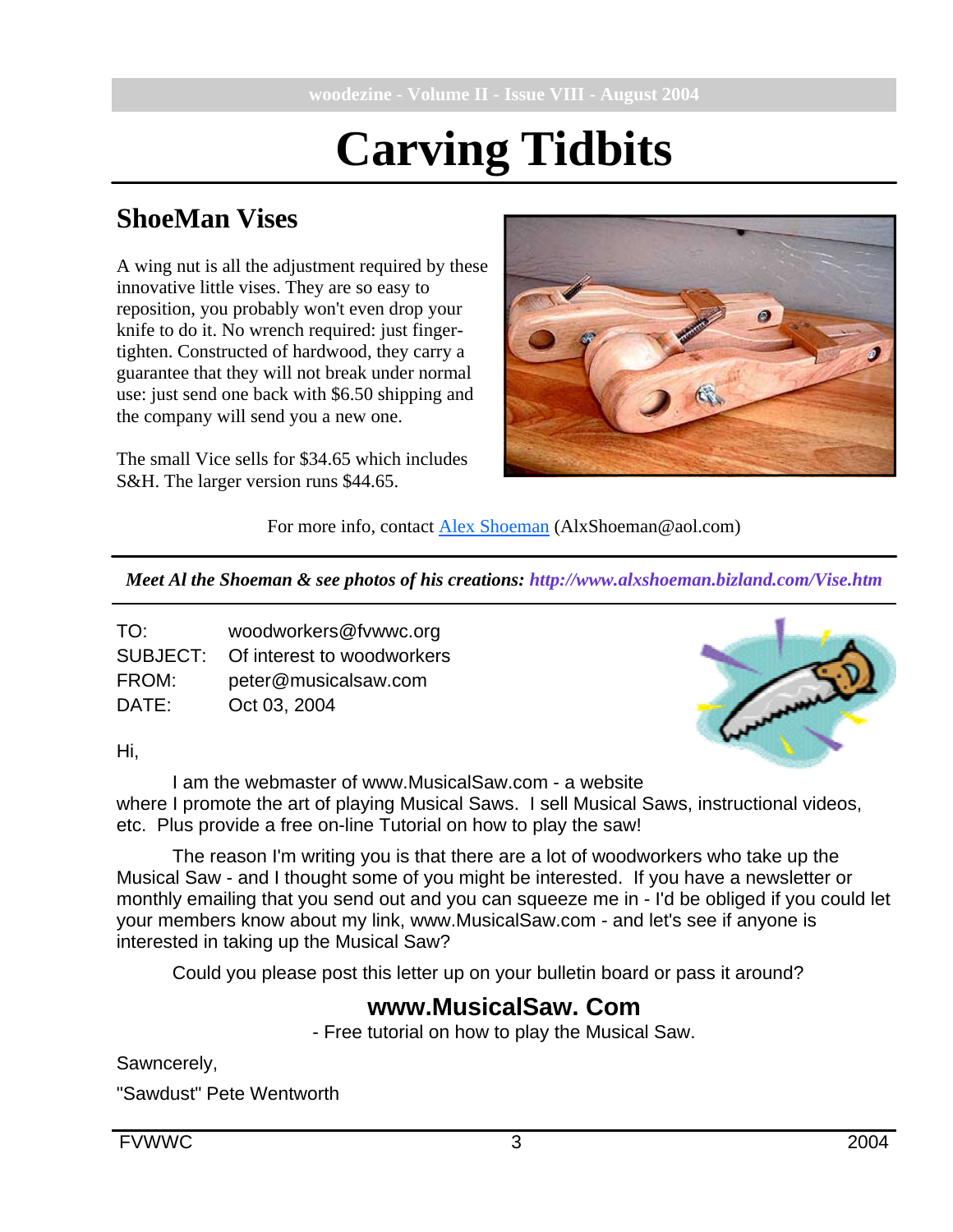#### h *Reprinted from WOOD Magazine Online - October 2004 issue.*

# **Shop Tip of the Day**

#### *Scrollsawing small letters*

Stencils and templates work fine as guides for scrollsawing 1"-or-larger letters, but not so well for smaller letters, if you can find them. Accurately marking smaller letters with a pencil and following those layout lines with your scrollsaw can prove taxing.

Purchase vinyl press-on letters from office-supply or art stores. The letters are very inexpensive and come in many different sizes, styles, and colors. Once applied to the wood, your scrollsaw blade can follow the outline of these letters easier than you can split a pencil line. To remove the vinyl, gently lift the letters with an X-acto knife, or sand

the surface of the letters after mounting them to a workpiece.

-Dick Foxworthy, Widefield, Colo.

#### **Membership Update 2005 Membership**



**Renewal** is in full swing! Fill out a membership renewal form and submit it with your \$25 to the Membership Committee at the next meeting or mail to:

**FVWWC PO Box 1041 Batavia, IL 60510**

**James Nellis, Membership**

*2004 Open House* **3385 N. Rt. 47 – (815) 942-5865 Morris, Illinois**

**Friday, November 12 from 8 to 6 Saturday, November 13 from 8 to 4 http://www.woodworkersshop.com/**





# **Attention FVWWC Members**

Have something to Sell and can't wait for the next Newsletter to be published? Looking for a special tool to buy/borrow and don't know who to ask? Hear some woodworking news too good to keep to yourself? Call or send us an email with details and we will broadcast it to all online **Members!** 

**Contact FVWWC Editor/Webmaster (630)897-4877 or woodworkers@fvwwc.org** 



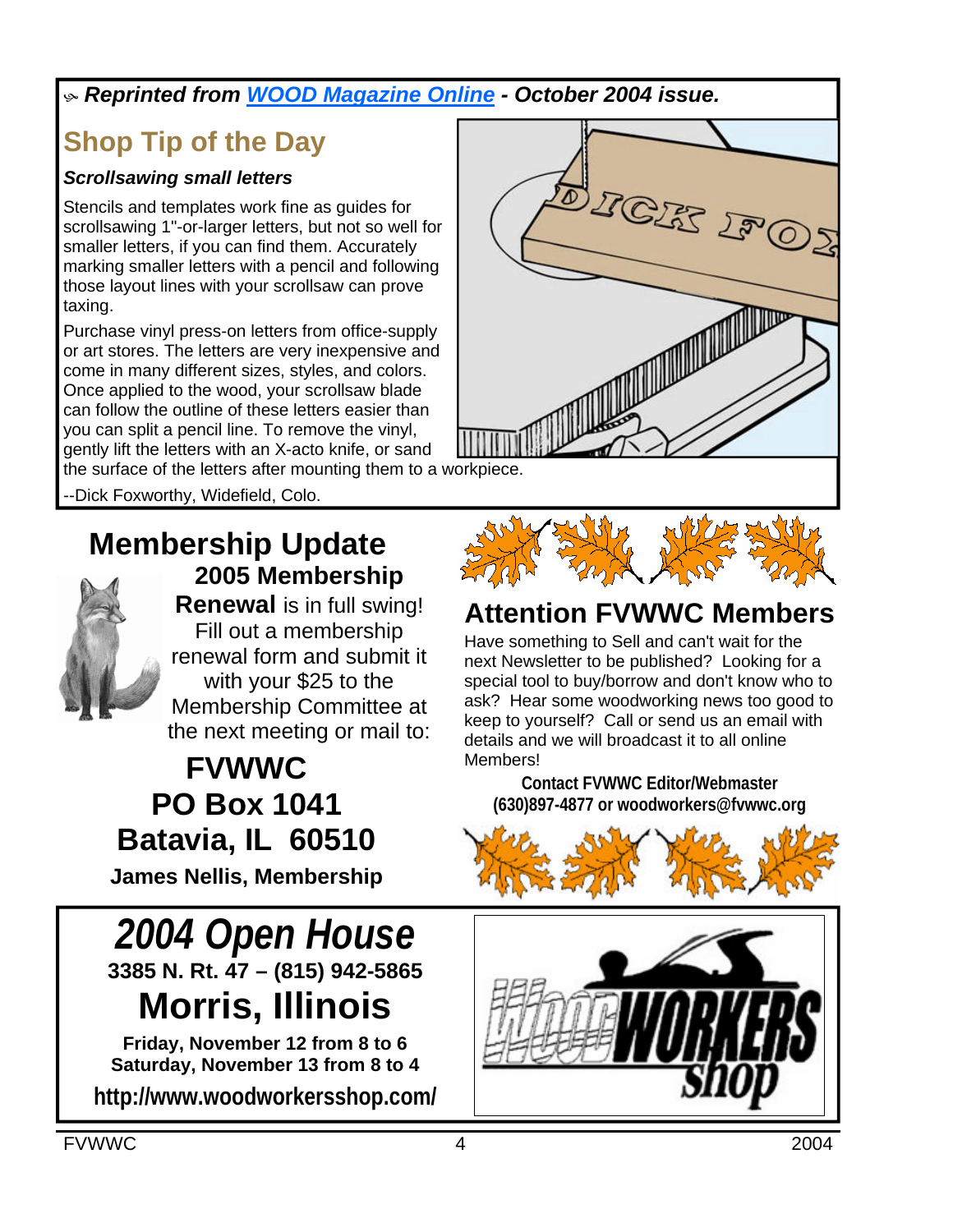# **Show & Tell**

#### Matt Gauntt, MC

At the October meeting members, ignoring the construction obstacles, brought their latest projects for Show & Tell. Glad a little mud and debris can't stem the tide of creativity and enthusiasm at our meeting!

- Jim Gill: Dust Pre-Separator made of unfinished plywood. Innovative!
- Jon Wolfe: Cherry Nightstand, part of a lovely bedroom set, Danish Oil & Paste Wax finish.
- Mike Madden: Branch Cut-Off Jig of unfinished 2x2's, 2x4's & 1/4" Baltic Birch & Old Plywoods.
- Jim Vojcek: Redwood Bowl with a Deft finish.
- Rich Rossio: Vases turned from Box Elder and Walnut with a Deft finish.
- Frank Suda: Very cute birdhouses in the shape of guitars! Necks of Cherry, Zebrawood & Walnut. Bodies of Cedar (sides & back) with Spalted Maple & Padauk fronts. All finished in 3 **3. Paul Dehnert: Hand Cleaner** coats of Spar Urethane spray varnish.



- John Winton: 3 Bowls from green woods with Deft finishes. 2 from Apple and 1 of Walnut.
- Paul Dehnert: Scroll saw of a Buck from Oak plywood with clear finish. Winners in the drawing were:
- **1. Frank Suda: Toolbox**
- **2. Mike Madden: DynaMax Screwdriver**
	-

*See you all there next month!*



# **FVWWC MONTHLY DRAWING**

Drawing winners in October 2004 were:

- 
- 
- **3. Mike Lambert: Miller Dowel Mini Set**

**1. Tom Steward: \$100 AmEx Gift Cheque 2. Rich Rossio: Miller Dowel 2x Set**



We'll have a choice of 3 (three) 1st Prize items in November. The 1st prize winner will choose from the 3 (Three) items pictured below. *Please Note: Only 1 (One) or these three items will be awarded. The items not chosen will be offered again in January as one of the "choices"!*

**Dremel #8000-01 Lithium-Ion Cordless & Accessory Kit Combo**



**http://www.dremel.com**

**\$100 AmEx Gift Cheque Same as cash -- Good everywhere!**



**http://www.aeis.com/**

**Ridgid EB4424 Oscillating Edge Belt/Spindle Sander**



**http://www.ridgid.com/**

Thank you for your continued support of our club! See you at the meeting….

**...Charlie Christensen, Raffle Chairman**